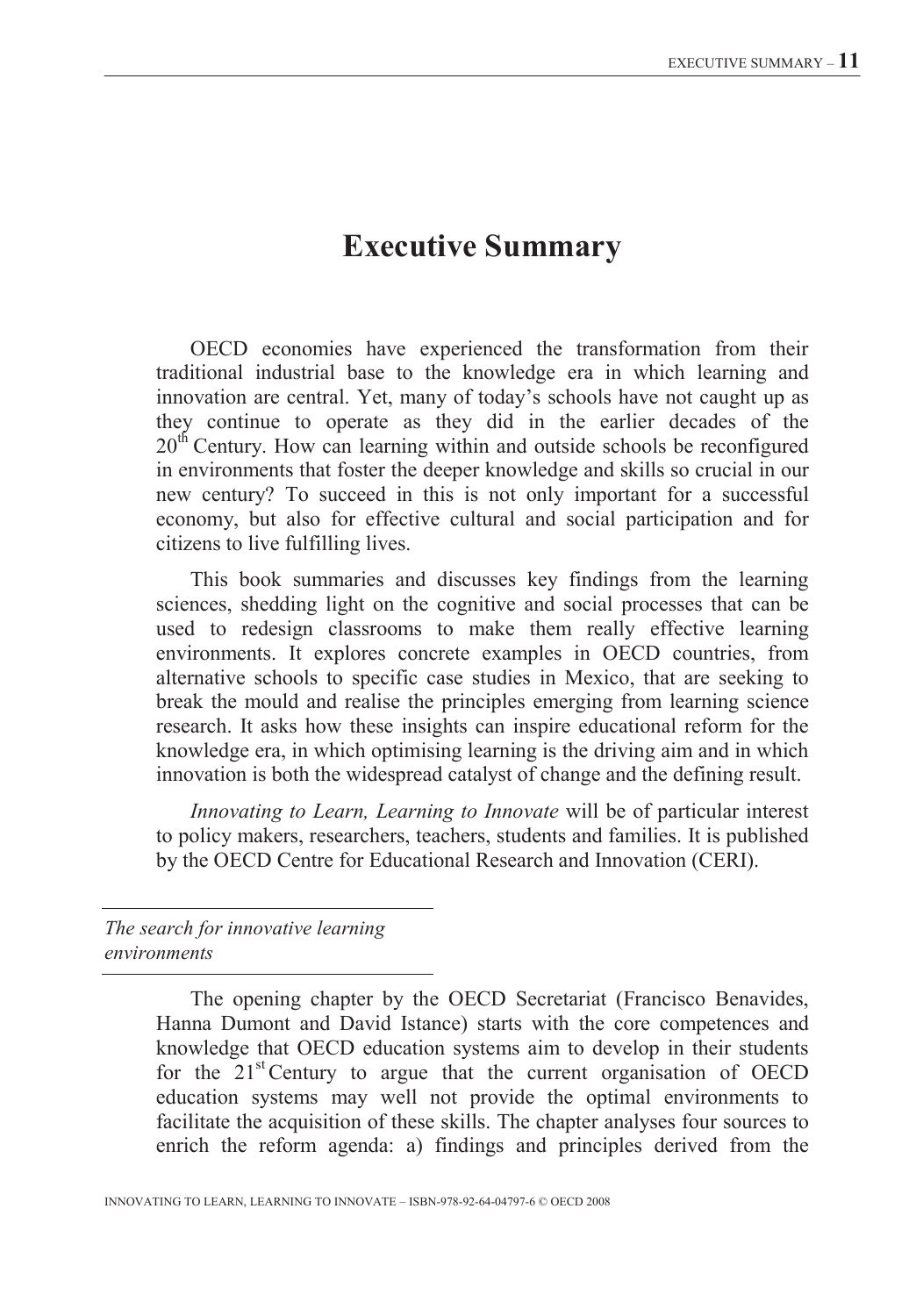learning sciences; b) research-based innovations; c) the experience and lessons of alternative schooling; and d) innovative cases in the field. It concludes that these offer the basis of a new paradigm at the centre of the educational reform agenda.

*Optimising learning: implications of learning sciences research*

> Keith Sawyer's starting point in Chapter 2 is the transformation in recent decades of many OECD member countries from industrial to knowledge economies, which emphasises the importance of creativity, innovation, and ingenuity. Learning scientists have shown that far too many schools are not teaching the deep knowledge that underlies knowledge work. Cognitive scientists have studied how children retain material better and are able to generalise it to a broader range of contexts, when they learn deep rather than surface knowledge and when they learn how to use that knowledge in real-world settings. Thus, learning science is seen as providing the basis to argue that standard model schools are not well aligned with the knowledge economy.

> Educated workers now need a conceptual understanding of complex concepts, and the ability to work with them. They need to be able critically to evaluate what they read, be able to express themselves clearly both verbally and in writing, and understand scientific and mathematical thinking. They need to learn integrated and usable knowledge, rather than the sets of compartmentalised and de-contextualised facts. They need to be able to take responsibility for their own continuing, lifelong learning.

> The most effective learning environments will have the following characteristics:

- *Customised learning:* Each child receives a customised learning experience.
- *Availability of diverse knowledge sources:* Learners can acquire knowledge whenever they need it from a variety of sources: books, web sites, and experts around the globe.
- *Collaborative group learning:* Students learn together as they work collaboratively on authentic, inquiry-oriented projects.
- *Assessment for deeper understanding:* Tests should evaluate the students' deeper conceptual understanding, the extent to which their knowledge is integrated, coherent, and contextualised.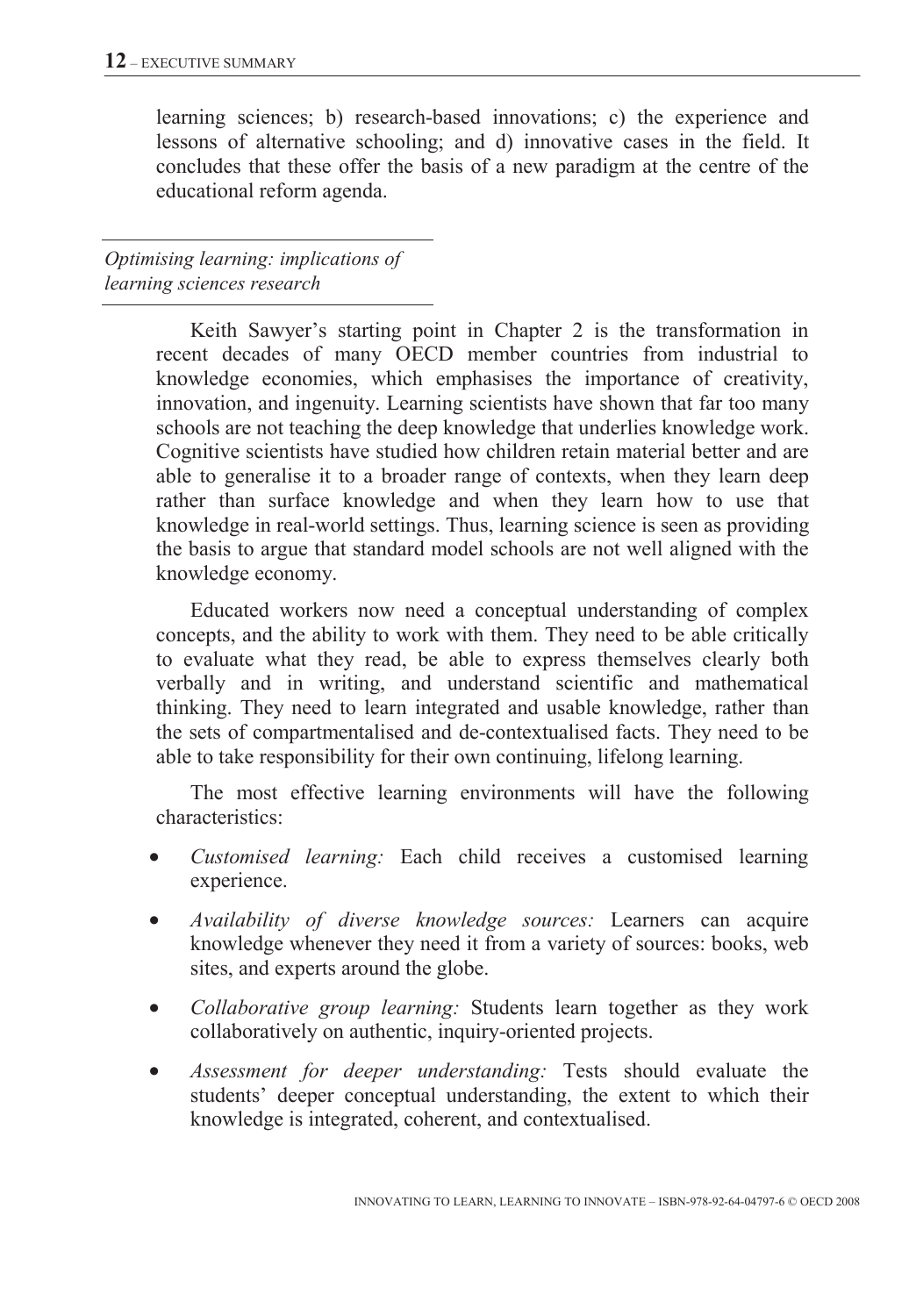The "standard model" of schooling is seen to align poorly with these. While some of these characteristics can be implemented within the standard model (*e.g.* collaborative learning tasks as many schools are doing today), others are much more difficult to implement (for example, customised learning is inconsistent with a high degree of standardisation).

*Research-based innovation and alternative approaches to constructivism*

> *Research-based innovation* is the particular interest of Carl Bereiter and Marlene Scardamalia (Chapter 3). It allows future-oriented educators to identify approaches that offer the promise of making qualitative leaps beyond current outcomes, helping education systems to identify approaches that are worth working to develop as new directions. Its focus on *fruitfulness* is seen as different from all the approaches in education based on "effect size". It also contrasts with *basic* research, aimed at understanding the phenomenon or problem of interest, and with *decision-oriented* research, aimed at identifying "best practice" and guiding policy decisions. "Design research" has been applied as a term to research aiming to create and improve innovations; each major advance opens up novel possibilities for future advances. While standard in the applied sciences and engineering, it is still a novelty in education and marks a significant departure from "evidence-based" or "best" practice.

> Research-based innovation in the learning sciences has given rise to a number of promising pedagogical avenues, which belong to the broad family of social-constructivist approaches. They propose five dimensions of different educational practice to distinguish among recent research-based innovations:

- *Degree of directedness:* This dimension ranges from extreme directedness, at one end, to collaborative inquiry at the other in which students work together to understand something. "Self-directed learning", "co-operative learning", "self-regulated learning" and "guided discovery" apply in the intermediate range.
- *Emphasis on ideas versus activities:* The sustained and well-directed effort at idea improvement is often lacking in many areas of human activity. Initiating students into this process is among the single most important contributions of schools in the Knowledge Age.
- *Emphasis on the individual versus community:* Many progressive forms of education emphasise the individual. There is, however, a growing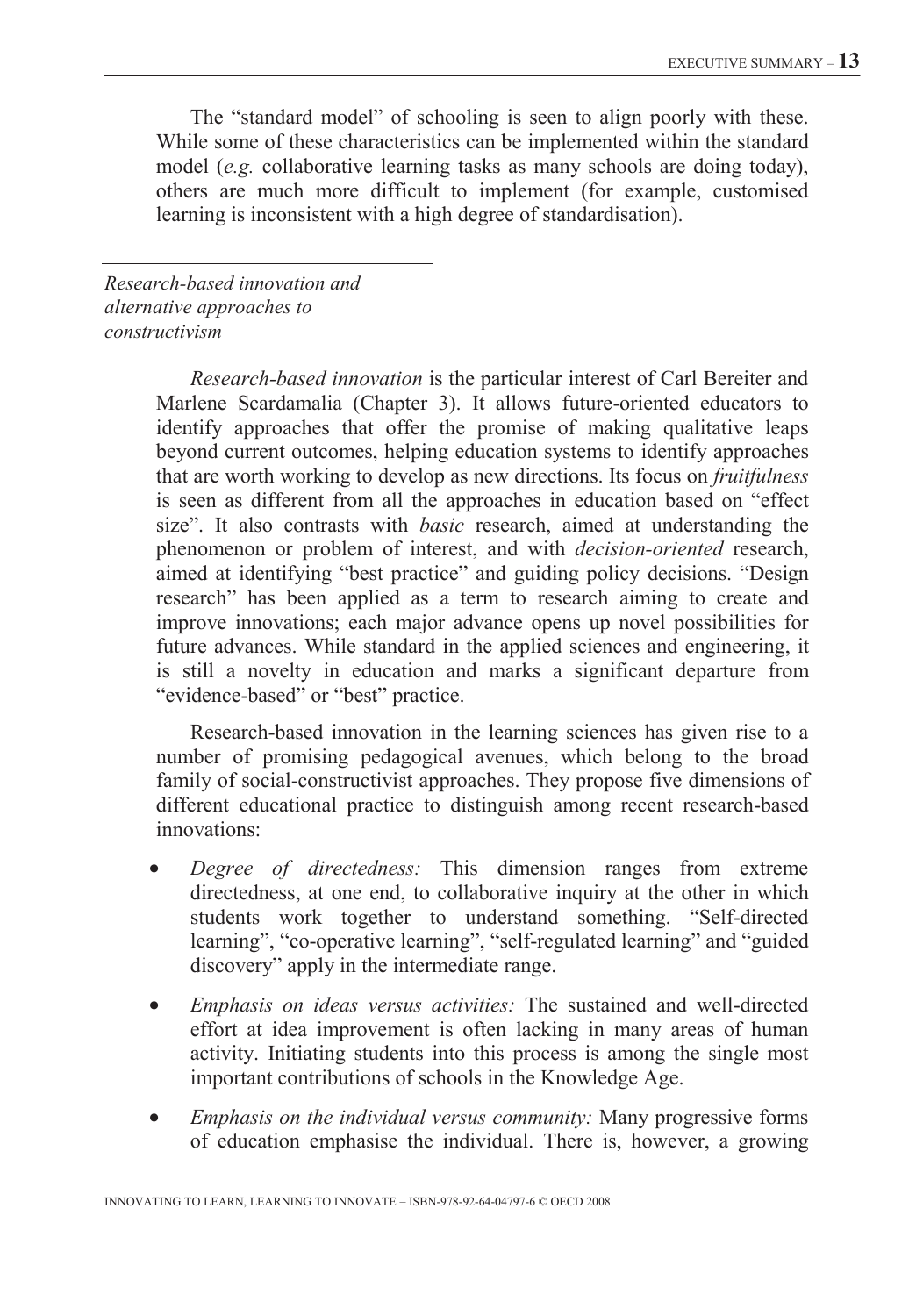recognition of the importance of dialogue in the education process which, if sustained and meaningful, translates into a community.

- *Design versus beliefs:* Design is about the usefulness, adequacy, improvability, and developmental potential of ideas and may be contrasted with normative beliefs. Different approaches to learning mix the normative and design modes in different combinations – both are important.
- *Accommodation to external constraints:* When innovations are put into practice, compromises have to be made, which almost always involve some sacrifice of effectiveness, clarity, and integrity.

## *Lessons from alternative schooling*

Anne Sliwka (Chapter 4) surveys alternative education giving an overview of some of the main currents and examples. While it is a "fragmented landscape" in some respects, it also has some core common features and alternative schooling often confirms the directions suggested by the learning sciences. Many teaching practices developed in alternative schools, such as student-centred and independent learning, project-based and cooperative learning and authentic assessment have become increasingly mainstream through their influence on public education.

*The learner:* most of the alternative models of education perceive and organise learning as an active process based on the needs and interests of individual students. *The learning environment:* the traditional classroom setup has been deliberately discontinued by most alternative schools; instead their learning environments tend to put the learner centre stage, to provide a wide array of learning resources and to facilitate individual as well as collaborative learning. They often use the "community" as a deliberate extension of the classroom. *Teachers:* the teacher role ranges from being a coach that students may draw on if they so choose through to a provider, organiser and manager of customised learning in experiential learning environments.

*Curricula and content of learning:* most alternative schools enjoy considerable freedom in the design of their curricula. A notable feature of most alternative schools is their aim to teach an integrated curriculum that does not strictly separate traditional subject areas but rather emphasises the interconnections between the disciplines. *Assessment:* alternative schools share the conviction that children and adolescents learn most effectively when they are interested and motivated which shapes the form, function and culture of assessment. They tend to focus on individual and criterion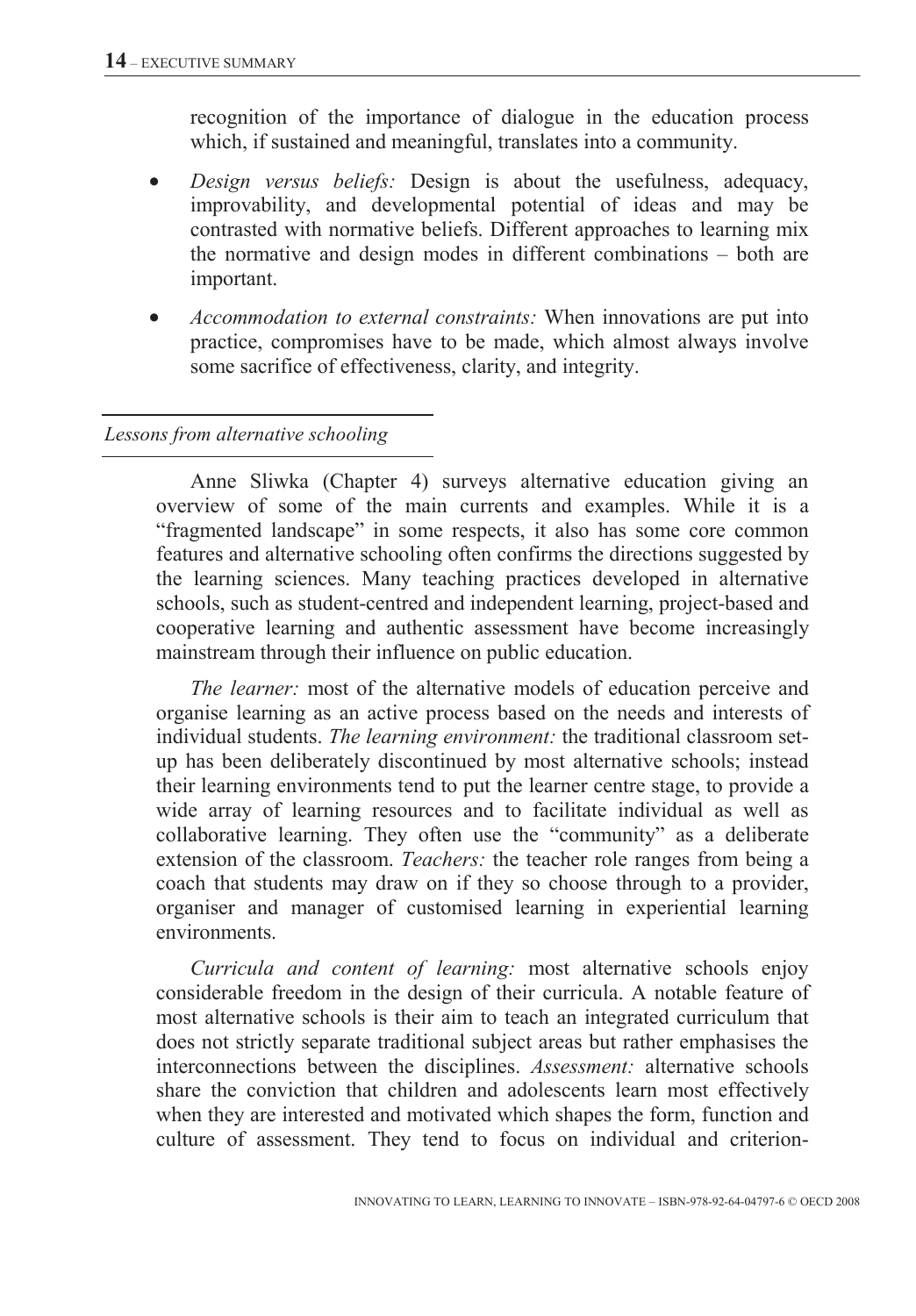referenced forms of assessment, such as learning reports, learning logs and portfolios, in which students document and reflect on their own learning.

*Democratic pedagogies, curricula and teaching*

> Mar Rodríguez-Romero (Chapter 5) argues that we cannot afford to waste the wealth of knowledge which is hidden in a myriad of anonymous initiatives. For her, these "local innovations" are essential in order to discover new forms and dynamics of teaching and learning to guide the difficult renovation of pedagogical practices that have characterised schools up to now. Rodríguez suggests this should lead to radical not incremental change around three main orientations: situated pedagogies, curricular justice, and democratic teaching and learning.

> *Situated pedagogies* are strategic, diversified and emancipatory, taking advantage of grassroots educational experiences and local commitment. Situated teaching seeks to promote authentic  $-i.e.$  significant – educational practices in relation to a particular culture and community. *Curricular justice* is about mitigating the effects and reproduction of both socioeconomic and cultural inequalities. A common learning programme is necessary, which should extend access to both the advantaged and the disadvantaged the experiences and knowledge that are habitually ignored but which are essential for widening social participation. *Democratic teaching and learning* is about the creation of democratic structures and processes within the school, along with a democratic curriculum. Democracy in school has a clear link with community action in that the school should form part of the cultural practices in which students and their families are involved.

> In the process of community construction, an essential role is played by those intermediary social structures such as neighbours, family, voluntary associations, non-governmental organisations, by teachers' associations and by the school itself, situated between people's private lives and depersonalised public institutions. The state, through different administrations including educational structures, should encourage the appearance of these intermediary channels of participation.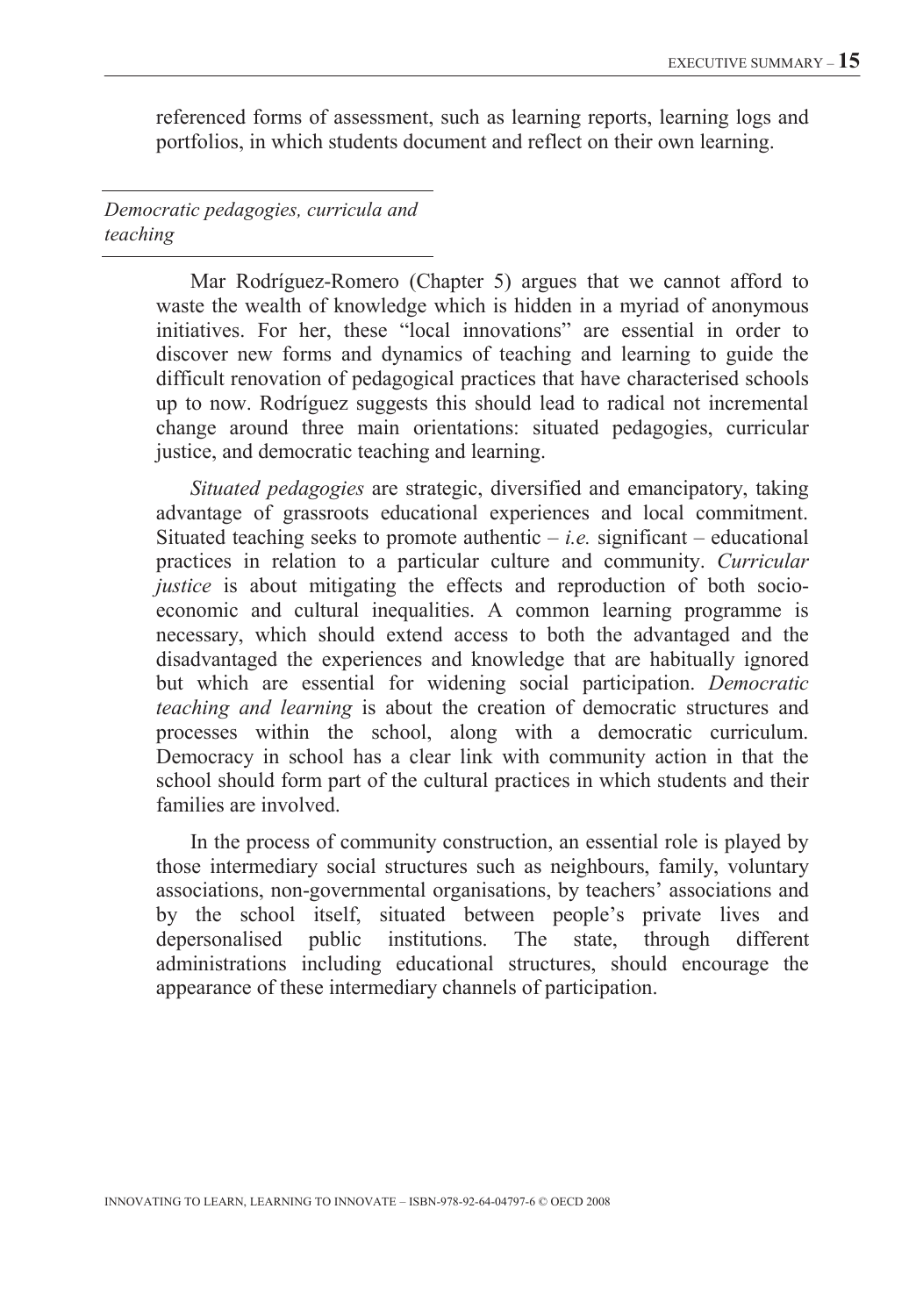*The construction of learning environments: lessons from the Mexico study1*

> The authors of Chapter 6 were all in the network of experts in the Mexico study, 2005-2006. Juana Sancho-Gil sets the current push to innovate and reform against the historical backcloth of progressive movements during the  $20^{th}$  Century. She argues for more radical approaches given the disappointing results of reforms – learning outcomes are still limited and schools and teachers continue to work in highly traditional ways – and she stresses the need to search for new models or structures of learning with learners and their needs at their centre.

> Juan Cassasus adopts an *interactionist* perspective and proposes that the driving forces of most innovations are needs and emotions. In what he calls the *needs-emotions-action*s dynamic, the extent of satisfaction of certain needs sets off emotional responses which in turn drive individuals or groups to react or innovate to respond to their needs.

> Marcela Tovar-Gómez and Lilia Pérez-Franco use the four Mexico study cases extensively for their analyses. Tovar-Gómez argues for the creation of new learning structures that recognise the heterogeneous nature of education and its contexts, which call for more flexible instruments and for more participative and structured methods. She suggests *inter alia* revising the certification processes and explicitly encouraging counselling and research activities among teachers. Pérez-Franco notes that the innovations examined have survived while following different "building routes". Some started as on-the-ground responses to local needs; others were created in the system's middle tiers in response to top-down reforms, articulated by public servants who were sensitive to the needs, abilities and requests of local actors. She outlines different profiles for the actors of innovation which survive.

> Margarita Zorrilla highlights and discusses urgent outstanding questions: how can recent learning science outcomes be translated into practice? How can teachers' understanding of these findings be facilitated

<sup>1</sup> As explained in the foreword to this publication, the OECD Centre for Educational Research and Innovation (CERI) started in 2005 the analytical work on models of learning. The core of this analysis was co-ordinated with Mexico and was based on intensive consultations and discussions with different groups of experts, as well as on fieldwork. This period, from July 2005 to June 2006, was known as the *exploratory phase* and concluded with the OECD-Mexico International Conference: "Emerging Models of Learning and Innovation" held between 14-16 June 2006 in Mérida, Yucatán.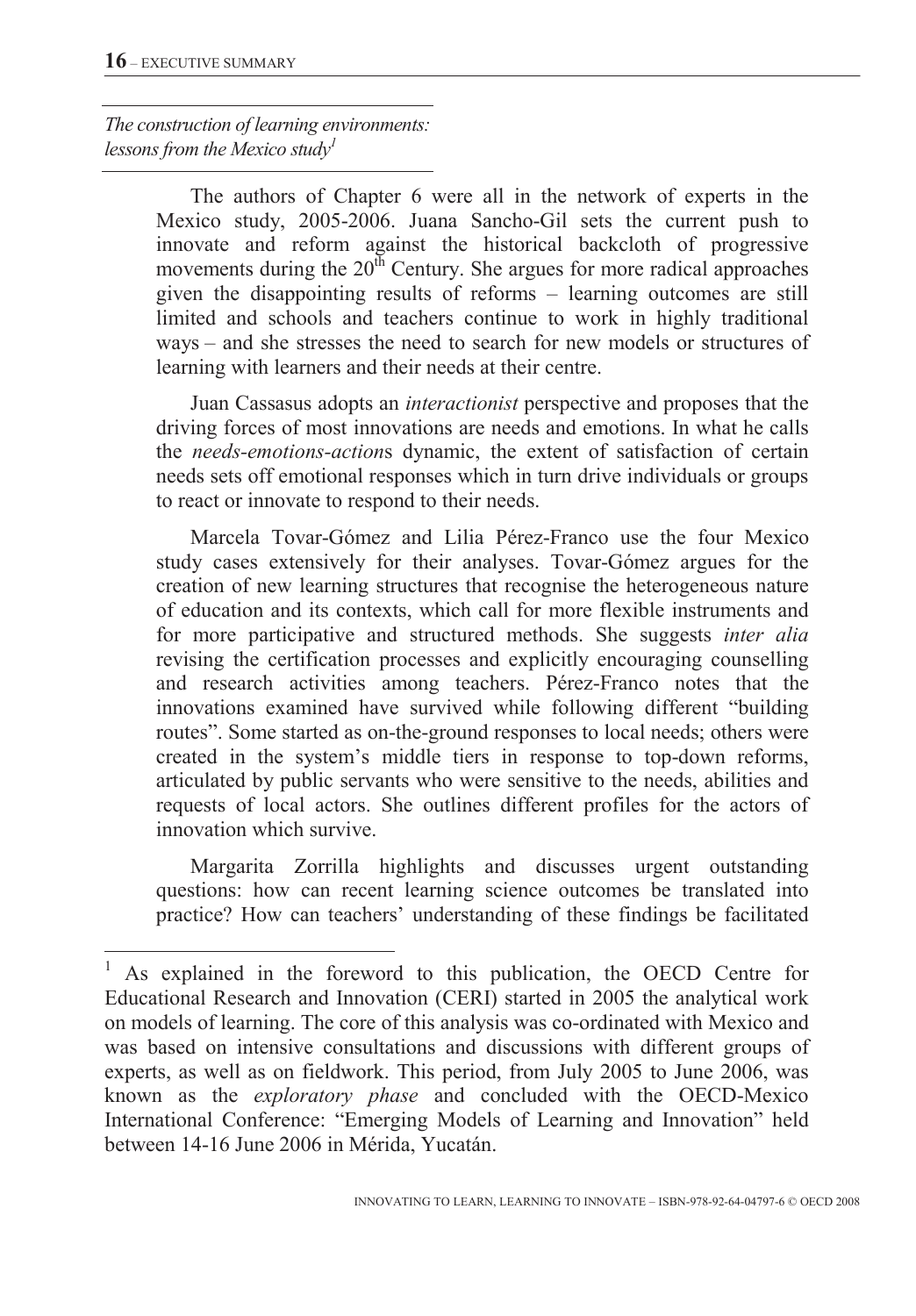and how can they be helped to apply them? How could teachers and other actors become real mediators between learners and the knowledge they need and want to acquire? How can a broader and more equitable concept of quality education be fostered?

For María de Ibarrola, innovations need to be understood historically in context. She observes that recent reforms and education initiatives in Mexico have sought to improve the education system but have fallen short. Thus she exhorts national and international analysis to "make visible" ground-level experiences that have obtained successful learning outcomes as one means to facilitate the transition towards more flexible education policies and systems.

An executive summary of the four Mexico study cases is included as Annex A of this publication.

## *What makes educational innovations work on the ground?*

For María Cecilia Fierro-Evans (Chapter 7), innovation is a managerial process with the purpose of responding to practical needs or problems. It involves a critical review of practices influencing performance which can then build legitimacy and support. It can be understood in terms of: i) a model of intervention; ii) agents of change and political processes; and iii) the cultural, institutional and educational context.

The *intervention model* refers to the content and scope of the proposed changes, the structure and context of the intervention, its expected evolution, the size of the target population; and whether is local or wider in origin. While micro-level innovations might seem to have "limited relevance", paradoxically, they are usually the most permanent and make the deepest impact on practice.

The *role of agents and the change process*: an innovation's development is determined by the social interaction of group members through the successive stages of: awareness, expression, interest, trial and evaluation, trial period, and adoption. The problem-resolution model of innovation insists that target populations must themselves generate the innovation and its implementation will depend on the ability to solve problems and establish spaces for participation.

As regards *context*, changing practices embedded in strong historical and cultural roots is always problematic – the clearer the philosophical and psycho-pedagogical underpinnings, the greater are their possibilities in inspiring change. Insufficient training is a frequently-reported weakness in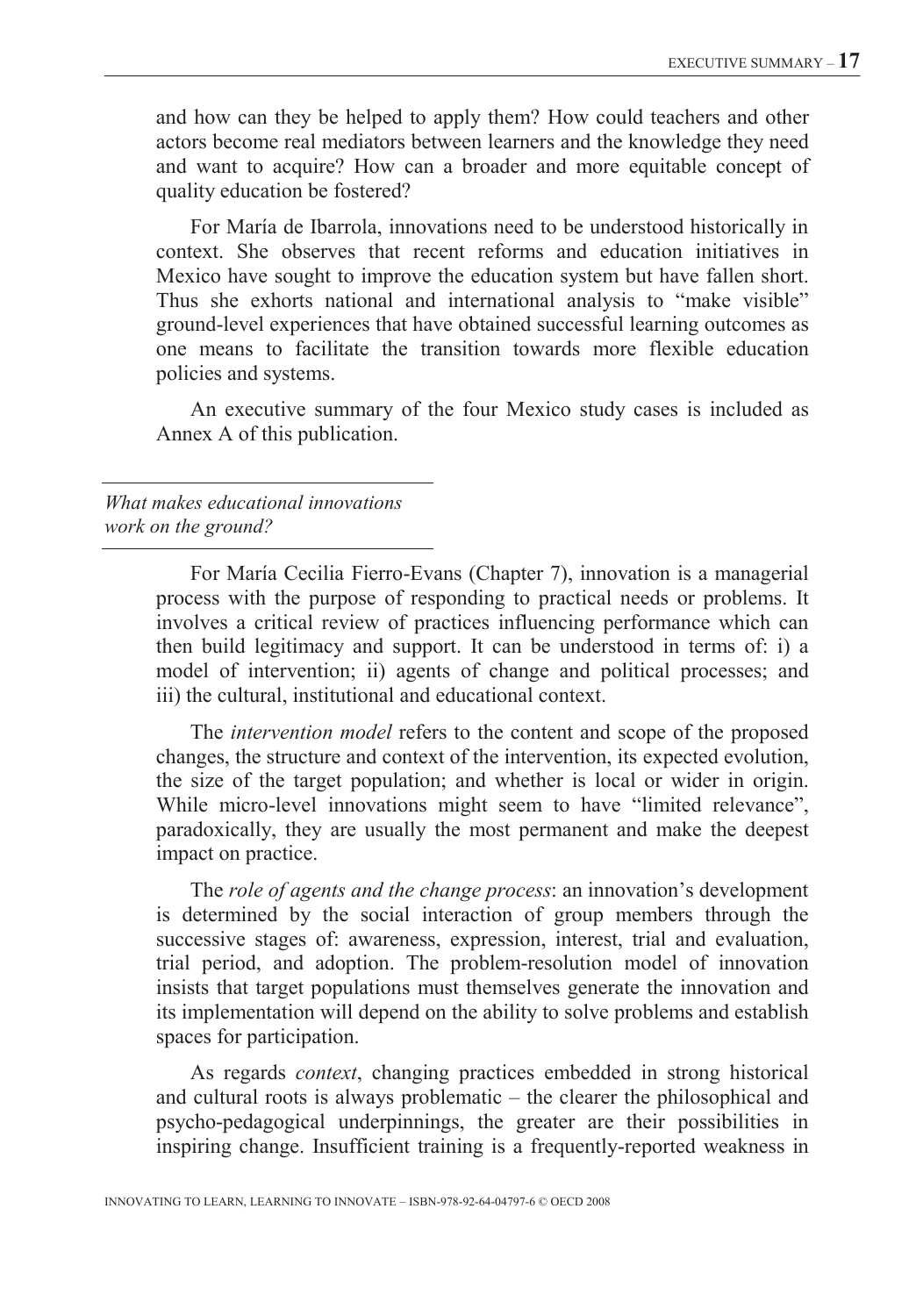innovation projects, sometimes only amounting to the provision of information about expected changes. Open and constant dialogue among teachers, students and experts may foster the energy and creativity to stimulate innovation, reinforcing innovative attitudes, creative participation and a willingness to expose established practices to critical analysis.

## *The phases and functioning of educational innovation*

For Inés Aguerrondo in Chapter 8 a new paradigm of learning and teaching will require both re-thinking the micro-level configurations of learning and education ("the didactic triangle") and the larger processes and dynamics of education. She analyses the dynamics of innovation in terms of four phases.

The first phase may be described as *Genesis or Gestation*, after the innovation has been triggered by a perceived problem or gap that needs to be addressed. There must be the political and administrative space for the innovation to happen, agents and actors to launch it, and sufficient buy-in from others. The second phase is about *setting the innovation in motion*. It is at this stage that difficulties and any resistance will become apparent which will demand strategies to address them. These strategies may be termed "feasibilities" and divided into: i) to want to do (politico-cultural feasibility); ii) to know what to do (feasibility of knowledge); and iii) to be able to do (concrete feasibility and resources available).

The third phase is about *implementation* and the dynamics of the process. Innovation takes place inside a complex system, both within the educational context and in interaction with external factors. After being set in motion, the three main processes are: (1) c*onsolidation*, when the innovation strengthens and enriches itself, (2) *bureaucratisation,* when the innovation transforms itself internally, keeping its shape but not its innovating content; (3) *interruption* happens when a formal decision is taken to end the experience. The fourth phase is about the *sustainability and functionality*. Functionality depends on the enhancement of "performance" as regards the problem the innovation has addressed. Sustainability is both about ensuring, while avoiding the problems of, routine and institutionalisation and meeting the challenge of expansion.

*Open learning: a systems-driven model of innovation*

> Tom Bentley (Chapter 9) argues that the basic approach to educational reform across OECD countries revolves around the same governance